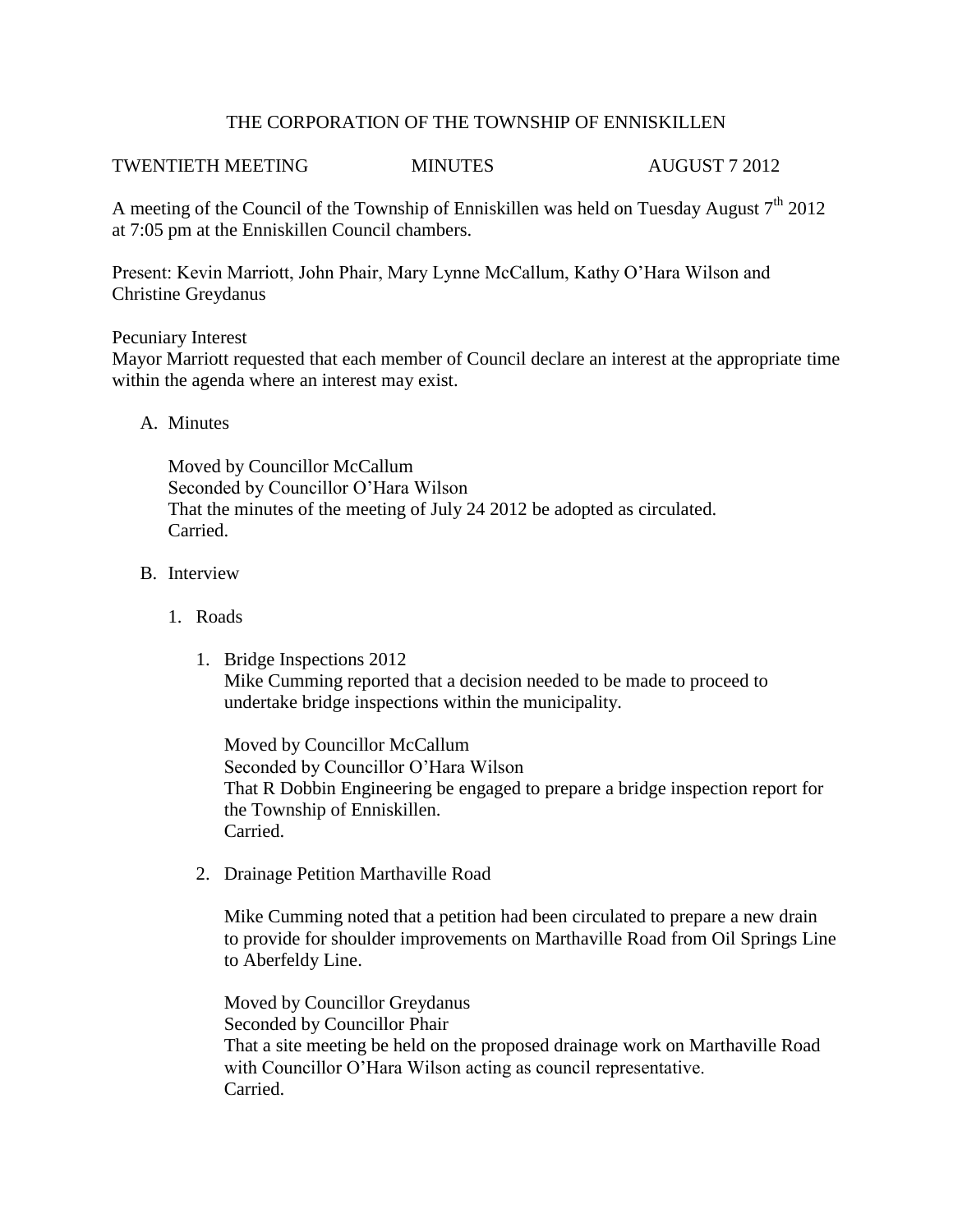#### TWENTIETH MEETING 2 AUGUST 7 2012

3. Update on Surface Treatment

The Road Superintendent noted that surface treatment work would begin in the next week depending on weather conditions.

The Road Superintendent reported that the insurance company of the construction firm working on the surface of Churchill Line had denied stone chip claims from residents. The Road Superintendent was requested to provide the information to the claimants.

Corey McKinnon asked Council to indicate when Oil Springs Line between Marthaville and the Village of Oil Springs would be reconstructed. A discussion took place in regards to the priority assigned to road construction projects within the municipality.

4. Update on Forest Road Cook Drain Bridge replacement

The Road Superintendent noted that the Township of Brooke Alvinston would be responsible for coordinating the replacement of the culvert on the Cook Drain on Forest Road. He noted that the culvert would be installed in September.

- 2. Water
	- 1. Appointment of Christine Poland as QMS Representative

Moved by Councillor Phair Seconded by Councillor McCallum That Christine Poland be appointed as the QMS representative for the municipal water system. Carried.

- C. Correspondence for information
	- 1. Minutes Lambton Group Police Service Board May 16-12
	- 2. County of Lambton
		- a. Via Rail Responds to Lambton County Warden
		- b. Robert Tremain funding announcements
		- c. Fuel Spill in Lake Huron
		- d. Doors Open Lambton County looking for volunteers
		- e. West Nile Virus Found in Lambton County Mosquito Pool
		- f. New Communications & Marketing Co-ordinator Jay vanKlinken
	- 3. M McNaughton MPP Amendment to the Ontario Lottery and Gaming Act to provide local referendum to create a new casino in a municipality.
	- 4. Fibertop- playground surfacing
	- 5. Federation of Canadian Municipalities communique July 19, 26-12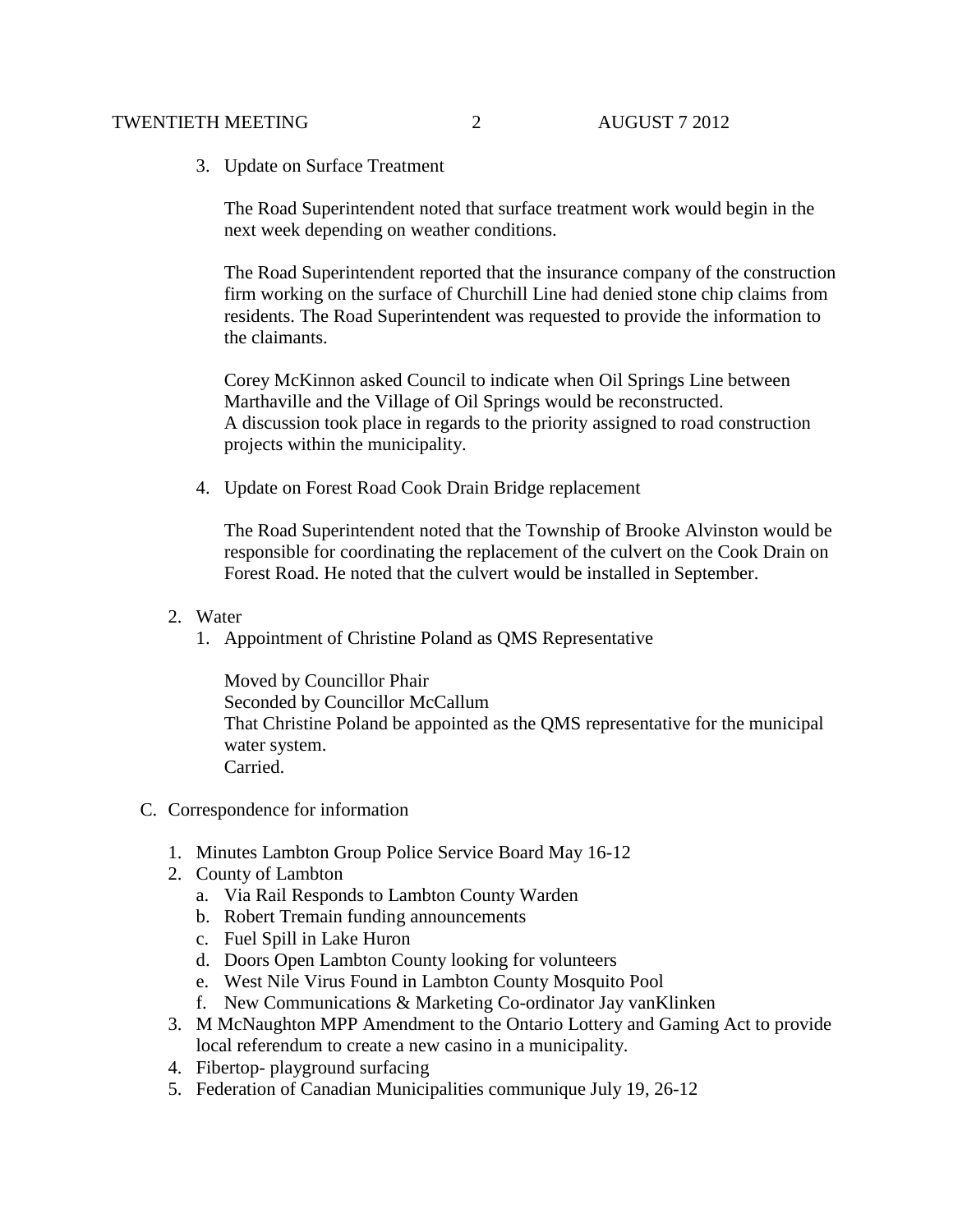## TWENTIETH MEETING 3 AUGUST 7 2012

- 6. PPS Review July 2012
- 7. MPAC market snap shot report July 23 2012
- 8. Jardine Lloyd Thompson Risk Reporter
- 9. St Clair Region Conservation Authority minutes June 21 2012
- 10. MPAC Convention sessions
- 11. Ministry of Finance- OMPF payment
- 12. MPAC appointment of Municipal Relations Representative
- 13. Ministry of Natural Resources- Rabies Program

Moved by Councillor Phair Seconded by Councillor O'Hara Wilson That correspondence items 1-13 be received and filed. Carried.

- D. Correspondence requiring motions
	- 1. Resolution Niagara on the Lake more funding for household hazardous waste disposal.

Moved by Councillor O'Hara Wilson Seconded by Councillor Greydanus That the resolution from Niagara on the Lake be received and filed. Carried.

Corey McKinnon commented that the landfill dumpsters should be dumped more frequently because when he attended the site on Saturday they were often full. It was noted that the dumpsters were emptied on Mondays and on Friday.

E. Accounts

Moved by Councillor O'Hara Wilson Seconded by Councillor Greydanus That the accounts be paid as circulated: Cheque: 4949-4959: \$ 8939.00 Cheque: 4960-4999: \$59,345.96 Cheque: 5000-5022: \$329,030.89 Carried.

- F. Bylaws
	- 1. Bylaw 44 of 2012 a bylaw to amend the operating agreement for the Petrolia North Enniskillen Fire Department to expand to Concession 14.
	- 2. Bylaw 45 of 2012 Confirmation Bylaw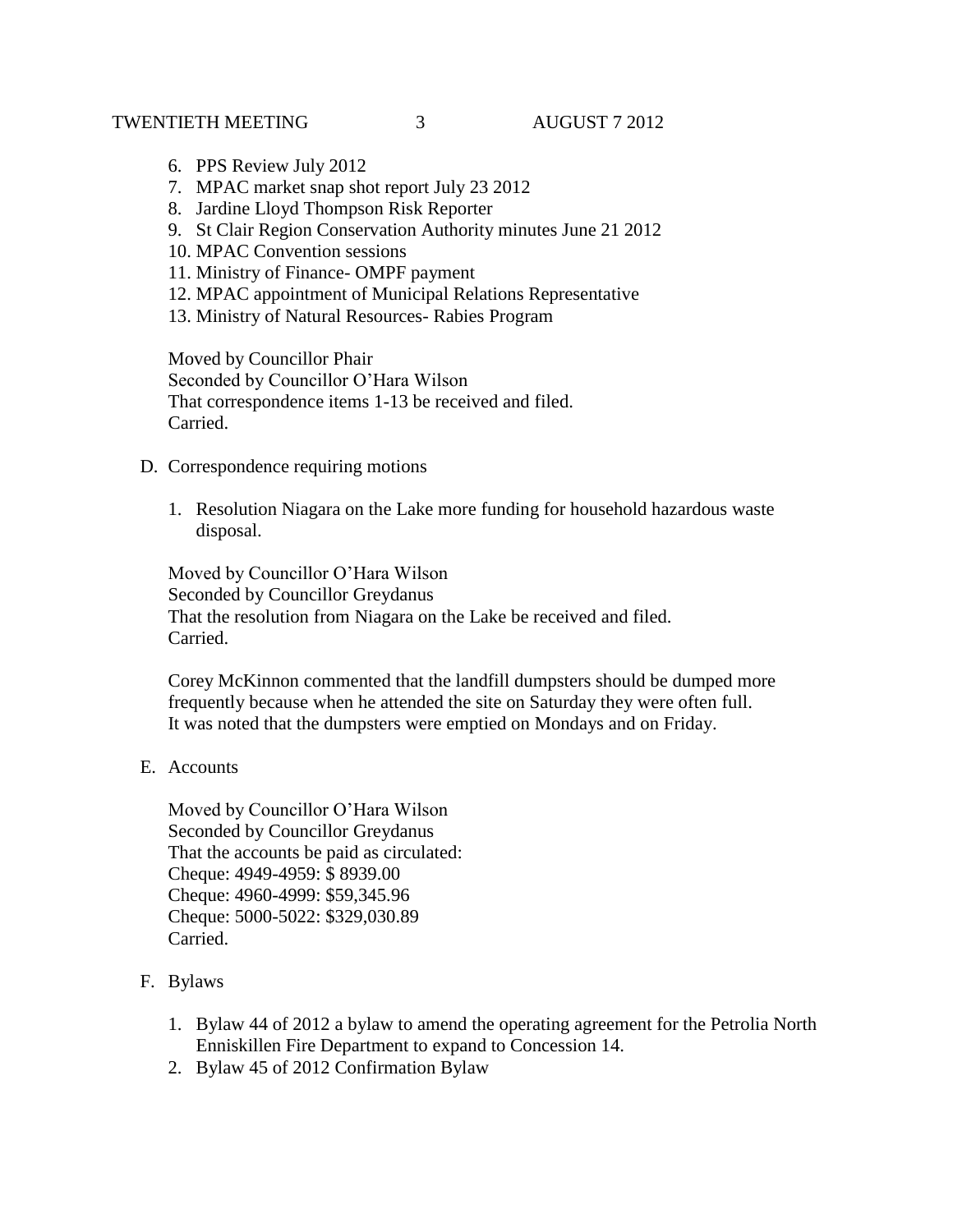Moved by Councillor O'Hara Wilson Seconded by Councillor Greydanus That first and second reading be given to Bylaws 44 and 45 of 2012. Carried.

 Moved by Councillor McCallum Seconded by Councillor Phair That third and final reading be given to Bylaws 44 and 45 of 2012. Carried.

#### G. Other Business

1. Minutes Petrolia North Enniskillen Fire Department Feb 16-12 and May 24-12.

A discussion took place in regards to the expansion of the Petrolia fire area to include Concession 14.

Moved by Councillor Greydanus Seconded by Councillor Phair That the minutes of the Petrolia North Enniskillen Fire Department committee be received. Carried.

2. Notice of Public Meeting for Building Permit Fees

The notice for the public meeting of September  $4<sup>th</sup>$  2012 to review building permit fee changes was circulated.

3. Council Meeting Dates- September-December 2012

September: 4, 18 and 25 2012 October: 2, 16 and 23 2012 November: 6, 20 and 27 2012 December: 11 and 18 2012

- 3. Drainage
	- 1. Request for emergency designation on Wilson Drain bridge

The Engineer reported that the Prue bridge was in need of immediate repair. A request had been submitted to the Minister to approve proceeding with the work prior to the completion of the report.

2. John Kewley Stonehouse Drain – bridge deck replacement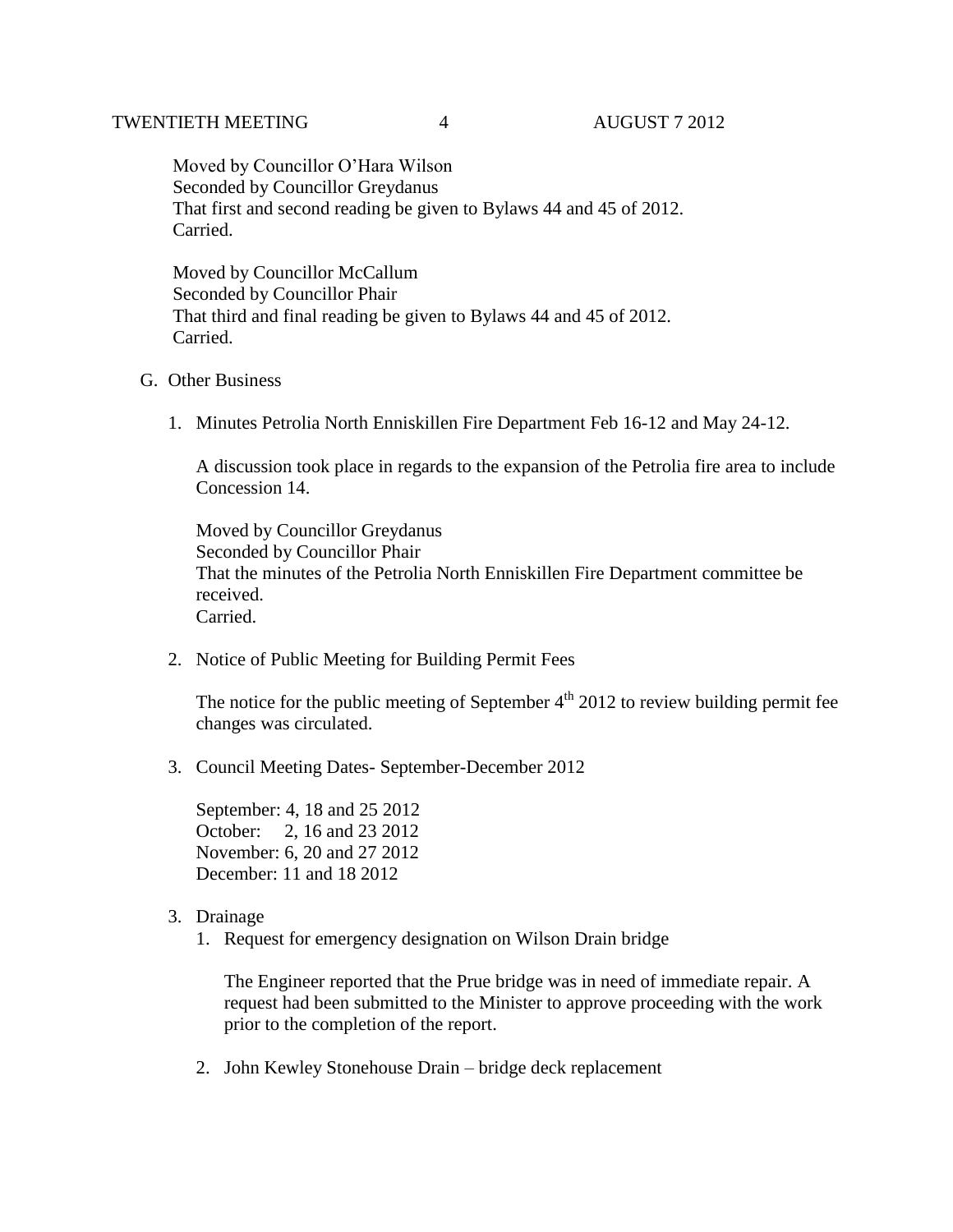#### TWENTIETH MEETING 5 AUGUST 7 2012

 A discussion took place in regards to the request from John Kewley to replace the deck on his cement bridge. The Engineer reported that the work would be less expensive than putting in a new steel culvert.

 Moved by Councillor McCallum Seconded by Councillor O'Hara Wilson That a site meeting be held on the Stonehouse Drain with Councillor Greydanus acting as Council representative. Carried.

#### H. Consideration of the Wilson Drain Report 7:30 pm

Present: George Prue

The Engineer reviewed the report noting that the new report incorporated three bridges into the drain and provided for the replacement of the bridge on the Prue property. The report outlined how culverts were to be assessed on the drain in the future.

George Prue questioned about the special assessment provision in the general text of the report. The Engineer discussed the definition of special assessments. Mr. Prue questioned the cost of trucking associated with the report. The Engineer noted that any extra cost for trucking in lawn areas would be paid by the property owner.

Moved by Councillor Greydanus Seconded by Councillor O'Hara Wilson That first and second reading be given to Bylaw 46 of 2012 a Bylaw to adopt the Wilson Drain Report. Carried.

#### 4. Property Standards

The Clerk reported some progress on the cleanup of the Marthaville Road property. No additional information was received from the Property Standards Officer in regards to the Courtright Line property.

5. Memo- Council Update

The Clerk reported that a resolution was required from Council to submit an application to the Community Infrastructure Improvement Fund. Council had previously discussed making an application to the fund for one third funding to replace the fast ball lighting system at Krall Park.